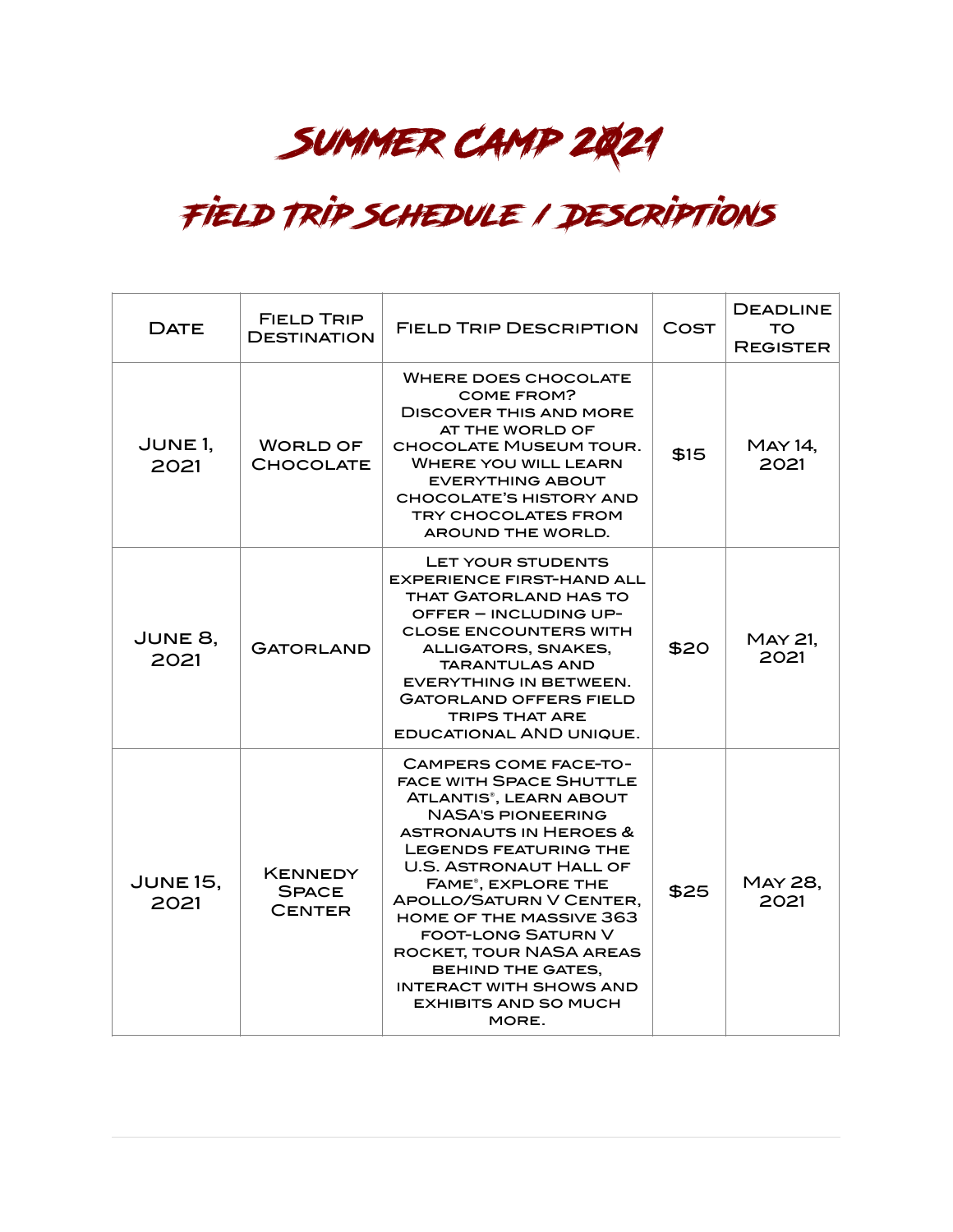| <b>JUNE 22.</b><br>2021 | <b>ALTITUDE</b><br><b>TRAMPOLINE</b><br><b>PARK</b> | ALTITUDE PARK HAS ITS OWN<br>UNIQUE MIX OF HIGH-FLYING<br>TRAMPOLINES, COURSES,<br><b>AND COMPETITIONS, WITH</b><br><b>WALL-TO-WALL</b><br><b>TRAMPOLINES, YOU'LL BE</b><br><b>HARD PRESSED TO TOUCH</b><br>THEM ALL! IN FACT, MAKE<br>THAT A GOAL, COME OUT AND<br><b>BOUNCE ON EVERY</b><br><b>TRAMPOLINE, THOUSANDS</b><br>OF SQUARE FEET OF FUN<br><b>AWAIT YOU!</b> | \$20 | JUNE $4$ ,<br>2021      |
|-------------------------|-----------------------------------------------------|--------------------------------------------------------------------------------------------------------------------------------------------------------------------------------------------------------------------------------------------------------------------------------------------------------------------------------------------------------------------------|------|-------------------------|
| <b>JUNE 29,</b><br>2021 | CENTRAL<br><b>FLORIDA</b><br>ZOO                    | <b>CAMPERS WILL DISCOVER</b><br><b>FASCINATING FACTS ABOUT</b><br>OUR ZOO'S ANIMALS,<br><b>INCLUDING THEIR NATURAL</b><br>HISTORY, HABITATS, STATUS IN<br>THE WILD AND THE ROLES<br>ZOOS LIKE OURS PLAY IN<br>THEIR SURVIVAL, SPLASH<br>PAD TIME IS INCLUDED IN<br><b>ADMISSION</b>                                                                                      | \$20 | JUNE $11$ ,<br>2021     |
| JULY 6,<br>2021         | <b>FUN SPOT</b>                                     | UNLIMITED RIDE ACCESS TO<br>OVER 201 RIDES IN PARK<br><b>INCLUDING TRACKS, ROLLER</b><br><b>COASTERS AND THRILL RIDES</b><br>UNLIMITED ADMISSION TO<br><b>GATOR SPOT &amp; SPLASH PAD</b><br><b>IS INCLUDED, SKY COASTER</b><br><b>EXPERIENCE AND ARCADE</b><br>PLAY ARE NOT INCLUDED.                                                                                   | \$40 | JUNE 18,<br>2021        |
| JULY 13,<br>2021        | ORLANDO<br><b>SCIENCE</b><br><b>CENTER</b>          | <b>DURING A FIELD TRIP TO</b><br><b>ORLANDO SCIENCE CENTER.</b><br><b>CAMPERS WILL ENJOY</b><br><b>EXPERIENCES LIKE STATE</b><br><b>STANDARDS-BASED LAB</b><br>WORKSHOPS, LIVE SHOWS,<br><b>EXHIBIT HALL EXPLORATION,</b><br>FILMS, AND MORE.                                                                                                                            | \$20 | <b>JUNE 25,</b><br>2021 |